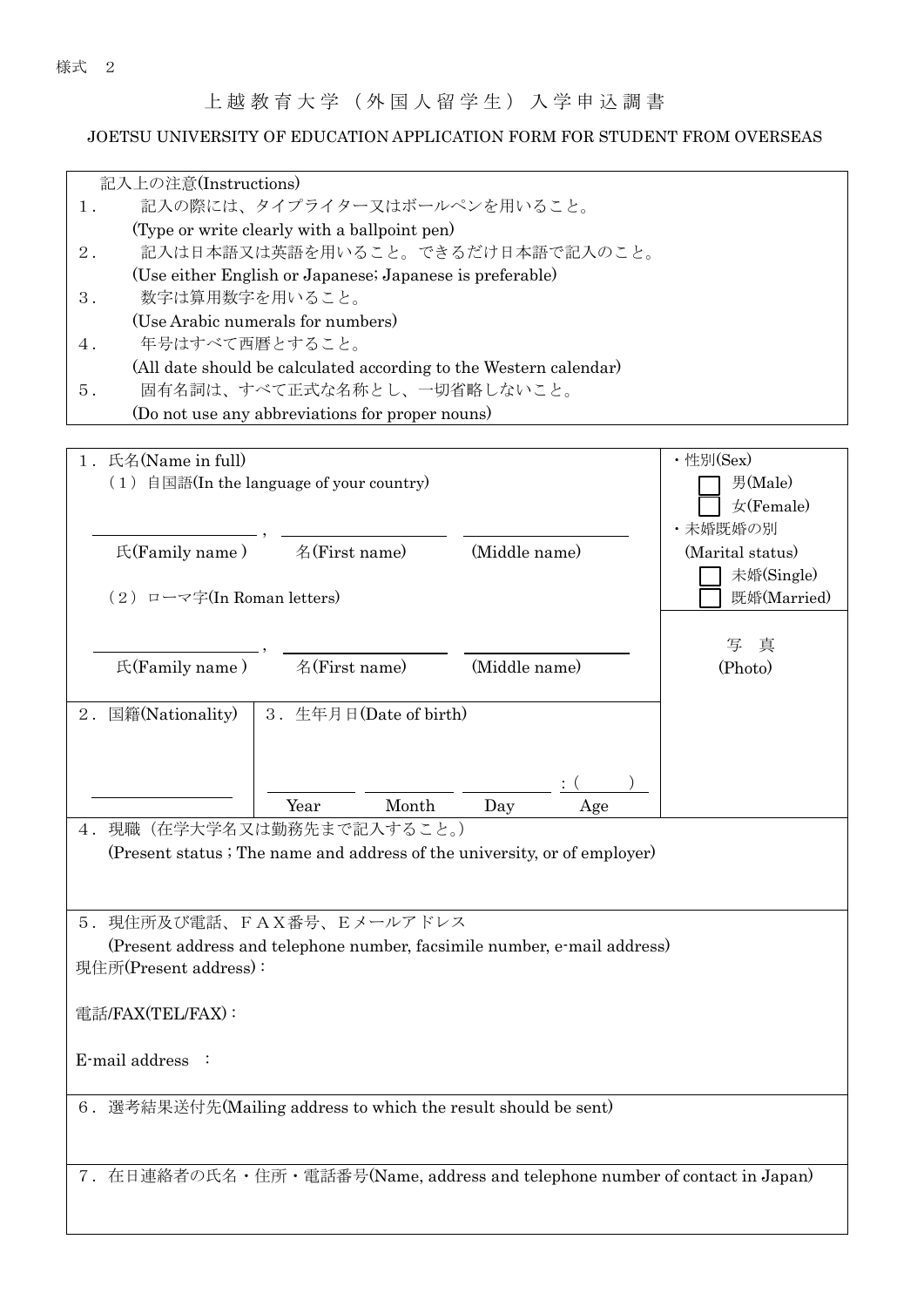8.学 歴(Educational background)

|                                      | 学校名及び所在地                     | 正規の修学年数         | 入学及び卒業年月        | 専<br>攻   | 学位 (資格)     |
|--------------------------------------|------------------------------|-----------------|-----------------|----------|-------------|
|                                      | (Name and address of school) | (Required       | (Year and month | (Major   | (Diploma or |
|                                      |                              | number of years | of entrance and | subject) | degree      |
|                                      |                              | of schooling)   | completion)     |          | awarded)    |
| 初等教育                                 | 学校名(Name)                    | 年               | 入学(From)        |          |             |
| (Elementary                          |                              | (YRS)           |                 |          |             |
| education)                           |                              |                 |                 |          |             |
|                                      | 所在地(Location)                |                 | 卒業(To)          |          |             |
|                                      |                              |                 |                 |          |             |
|                                      |                              |                 |                 |          |             |
| 中等教育                                 | 学校名(Name)                    | 年               | 入学(From)        |          |             |
| (Secondary                           |                              | (YRS)           |                 |          |             |
| education)                           |                              |                 |                 |          |             |
| ・中学校及び                               | 所在地(Location)                |                 | 卒業(To)          |          |             |
| 高校                                   |                              |                 |                 |          |             |
| (Lower&                              |                              |                 |                 |          |             |
| upper                                | 学校名(Name)                    | 年               | 入学(From)        |          |             |
| secondary<br>school)                 |                              | (YRS)           |                 |          |             |
|                                      | 所在地(Location)                |                 | 卒業(To)          |          |             |
|                                      |                              |                 |                 |          |             |
|                                      |                              |                 |                 |          |             |
| 高等教育                                 | 学校名(Name)                    | 年               | 入学(From)        |          |             |
| (Higher                              |                              | (YRS)           |                 |          |             |
| education)                           |                              |                 |                 |          |             |
|                                      | 所在地(Location)                |                 | 卒業(To)          |          |             |
| ·大学                                  |                              |                 |                 |          |             |
| (Undergra-                           |                              |                 |                 |          |             |
| duate level)                         | 学校名(Name)                    | 年               | 入学(From)        |          |             |
| ・大学院                                 |                              | (YRS)           |                 |          |             |
| (Graduate                            |                              |                 |                 |          |             |
| level)                               | 所在地(Location)                |                 | 卒業(To)          |          |             |
|                                      |                              |                 |                 |          |             |
|                                      |                              |                 |                 |          |             |
|                                      | 以上を通算した全学校教育修学年数             | 年               |                 |          |             |
| (Total number of years of schooling) |                              | (YRS)           |                 |          |             |
| mentioned above)                     |                              |                 |                 |          |             |

# 9.職歴(Employment record : Beginning with the most recent, if any)

| 勤務先及び所在地                       | 勤務時間<br>役職名            |            | 職務内容           |  |
|--------------------------------|------------------------|------------|----------------|--|
| (Name and address of employer) | (Period of employment) | (Position) | (Type of work) |  |
|                                | (From)                 |            |                |  |
|                                |                        |            |                |  |
|                                | (T <sub>0</sub> )      |            |                |  |
|                                | (From)                 |            |                |  |
|                                |                        |            |                |  |
|                                | (T <sub>0</sub> )      |            |                |  |
|                                | (From)                 |            |                |  |
|                                |                        |            |                |  |
|                                | (T <sub>O</sub> )      |            |                |  |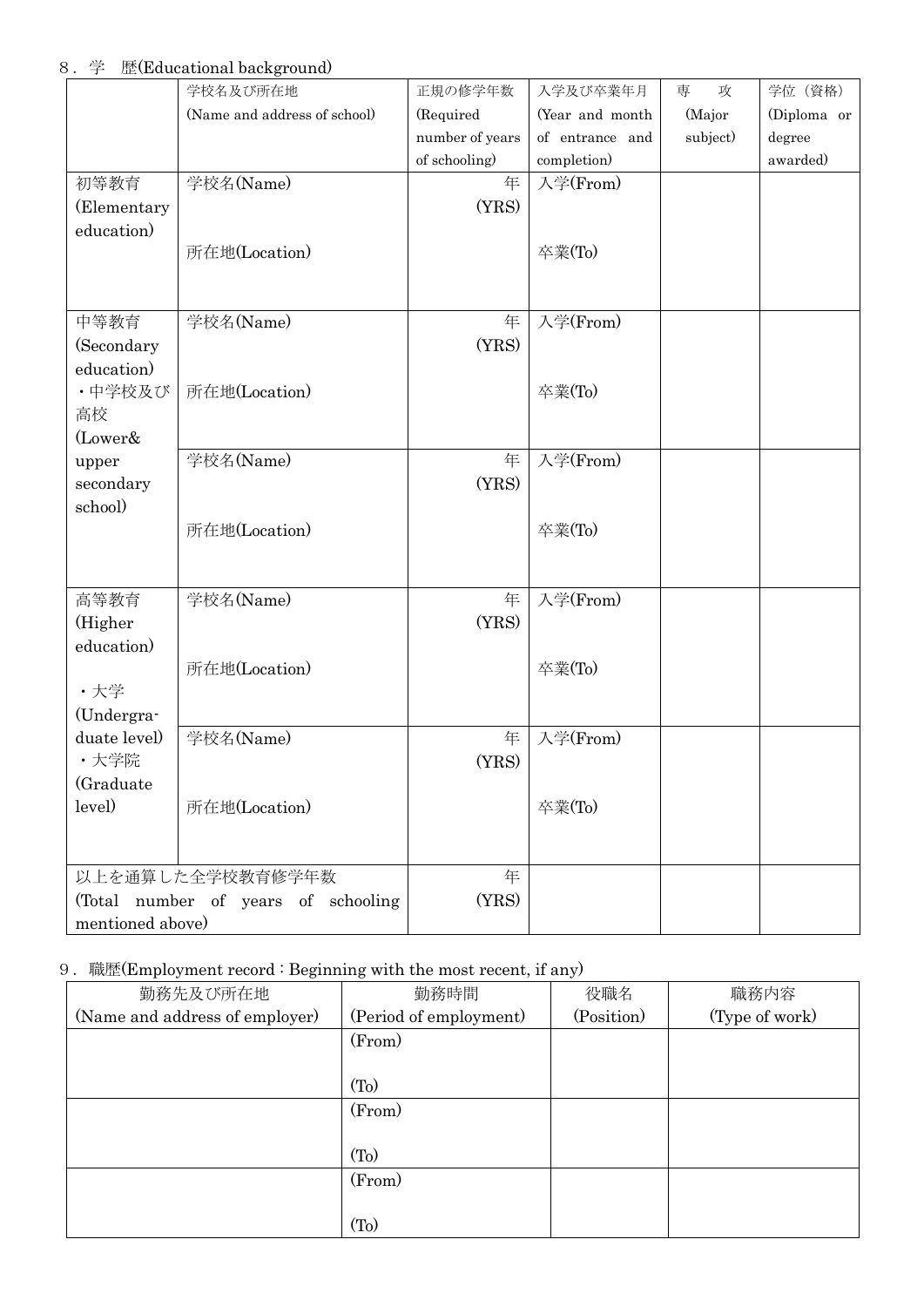10.著書、論文(卒業論文を含む)があれば、その題名、出版社名、出版年月日、出版場所を記入すること。 (Thesis, publications and /or literary works up to the present ; Include title, date of publication and name of publisher, if any)

#### 11. 本学への入学を志望する理由

(Reasons for applying to this university ; State concisely and clearly)

### 12.日本語の学習歴(Japanese language background)

学習機関の名称及び所在地(Name and address of institution)

学習期間又は合計時間数(Period of study or total hours of study)

最後に使用した日本語の教科書名 (The last textbook(s) you have used, include author(s) and publisher(s))

13. あなたの日本語能力について1~9の項目は「はい」か「いいえ」に〇をつけ、10には()の中に数字 を入れて下さい。

(Please answer the following questions concerning your Japanese ability)

| 1. 専門書が十分読める。            | (はい) |    | (いいえ) |
|--------------------------|------|----|-------|
|                          |      |    |       |
| 2. 辞書を引きながらなんとか専門書を読める。  | (はい) |    | (いいえ) |
| 3. 新聞を読んで大意がつかめる。        | (はい) |    | (いいえ) |
| 4. ラジオニュースが理解できる。        | (はい) |    | (いいえ) |
| 5. 電話をかけたことがあり理解できた。     | (はい) |    | (いいえ) |
| 6. 日本人との日常の会話が理解できる。     | (はい) |    | (いいえ) |
| 7. 日本語のクラスの教師の話がだいたい分かる。 | (はい) |    | (いいえ) |
| 8. 手紙が書ける。               | (はい) |    | (いいえ) |
| 9. レポートが書ける。             | (はい) |    | (いいえ) |
| 10. 漢字は(〇〇〇字)くらい知っている。   |      | 字) |       |